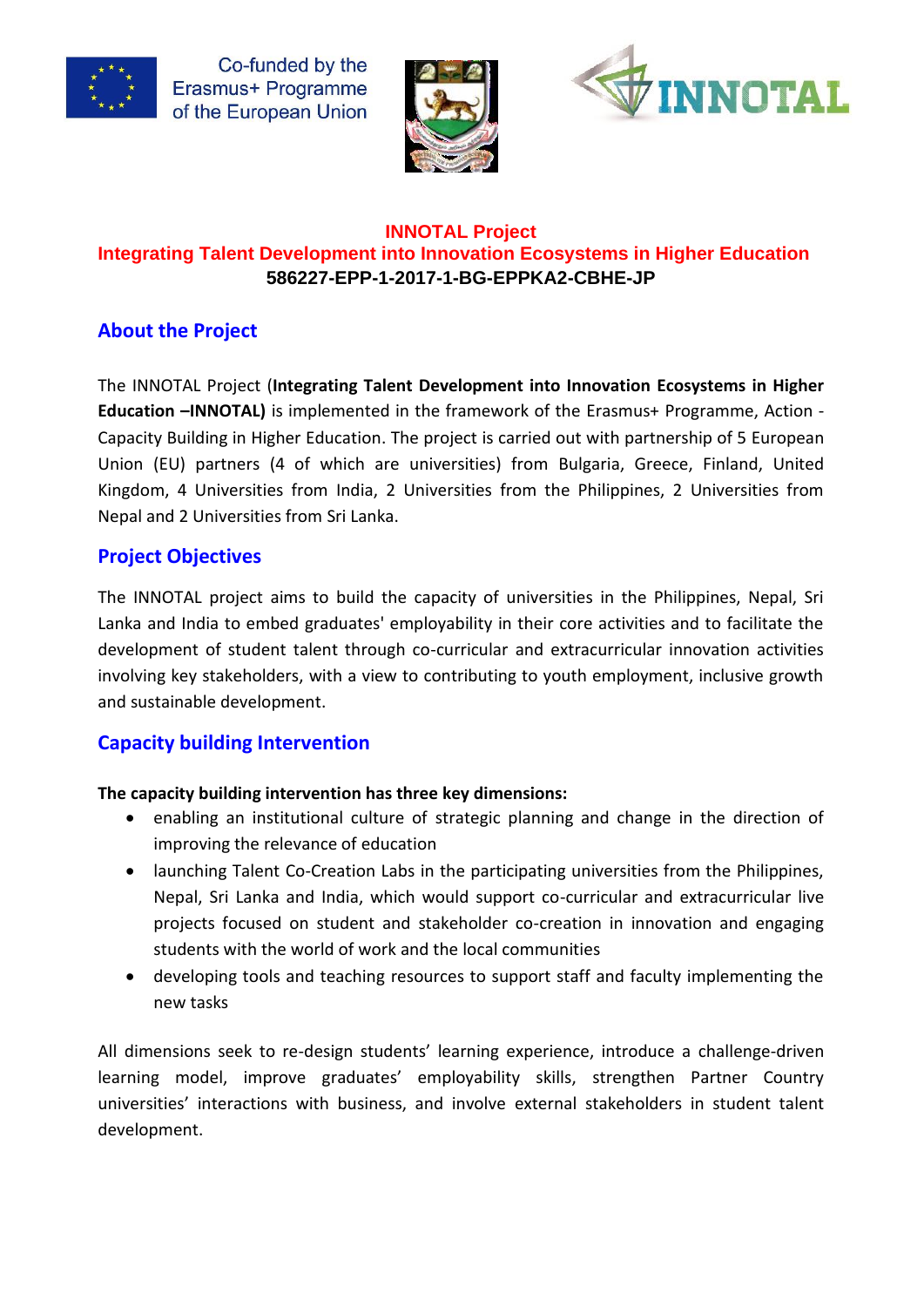



### **About INNOTAL - TALENT CO-CREATION LAB (TCCL)**

The Talent Co-creation Lab, support live innovation projects with the participation of both students and external stakeholders, and to carry out academic and industry training for students in areas such as innovation, entrepreneurship and sustainability. Thus the labs are expected to deepen the engagement of students with the world of work and the local communities.

The trainings at the newly established lab aim to provide capacity building for students, staff and faculty in order to optimize the employability potential of students as well as to foster entrepreneurial spirit among students. Further, the trainings aim to familiarize Talent Co-Creation Lab staff and collaborators with the ways to use the INNOTAL learning materials in Lab trainings, as well as to share and discuss effective approaches in improving the relevance of higher education and enhancing the employability of students through both curriculum development and stronger university-business collaboration.

#### **HOW TCCL WORKS:**

The Talent Co-Creation Lab is housed / equipped with necessary infrastructure facilities such as computers with internet connectivity, printer and white board to enable the lab to organize training programmes and workshops for students with the partnership of external stakeholders/ practitioners, industry experts, public sector and trainers through a variety of activities such as delivering lectures, live project demonstrations and case studies etc.

Different university existing centres such as Entrepreneurship & Career Hub, USAB, UICIC, Technology Incubation Centre are invited to participate in the lab in order to have effective coordination with external stakeholders and also design and delivery of new collaboration activities and training programmes and promotion of internships, with the ultimate purpose to develop student's transferrable skills.

TCCL prepares a programme schedule for every month in consultation with external experts on the nature of training/workshops and it will be disseminated to students through social media/e-mail/circular notifications to enable them to register.

#### **WHO IS ELIGIBLE TO JOIN TCCL?**

Participation: It is open to all UG, PG and Research Students of University of Madras and affiliated colleges, any discipline are eligible to join the training/workshop organized at TCCL. However, prior registration is required for all participants.

Collaboration: TCCL invites external stakeholders**,** entrepreneur**,** experts from non-profit and public sector and faculty to collaborate and utilize TCCL space, facilities and the Open Research E-Lab to train the students to improve their creative ability and innovative skills/ideas; encourage students to venture in business and develop their entrepreneurial mindset and skills.